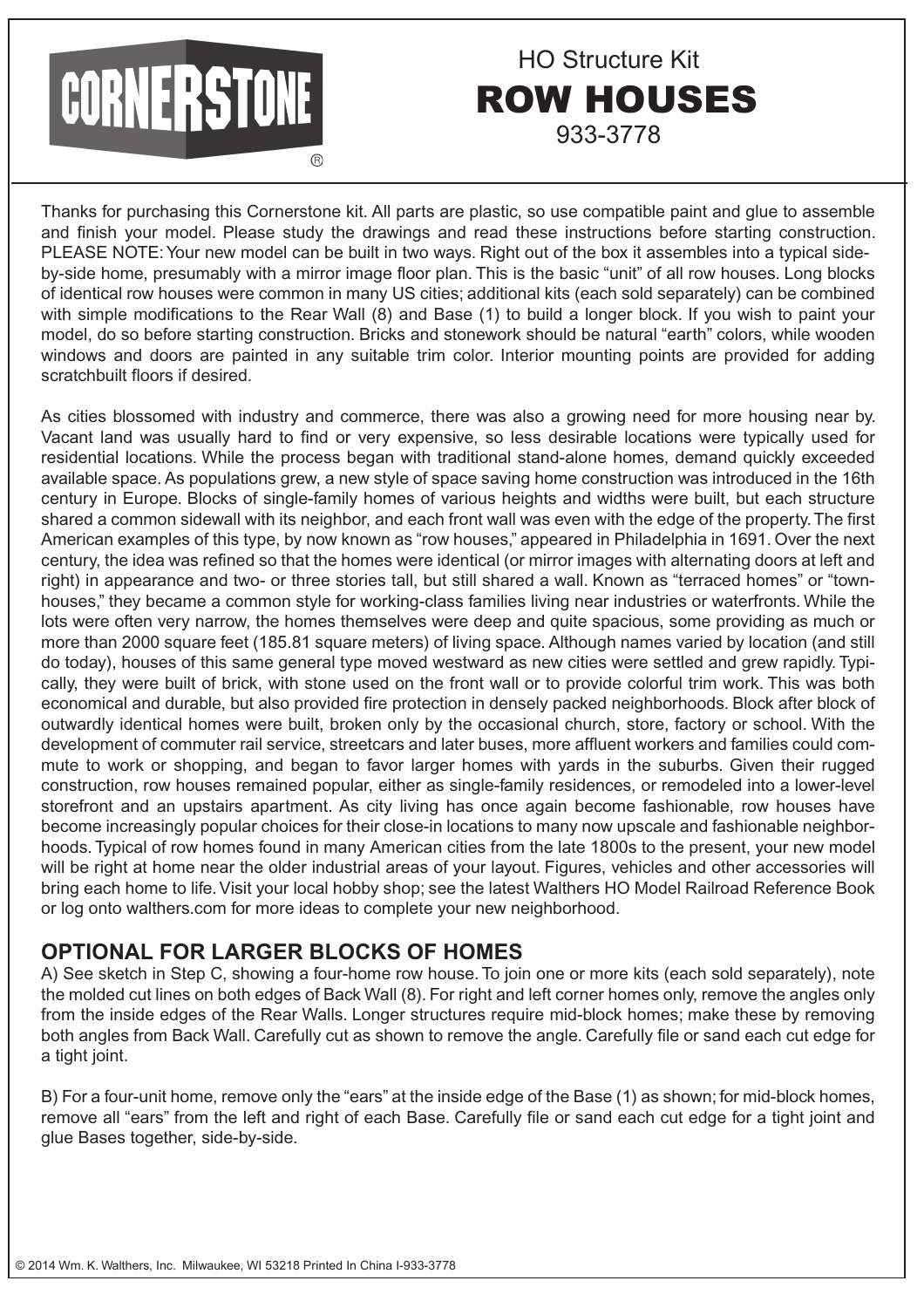The following steps cover basic construction; on larger structures, additional parts will be added to cover the seams between walls, as shown in Step C.

#### **STANDARD ASSEMBLY**

1) Begin assembly by gluing Windows and Doors to Walls as shown:

Front Wall (2): Large Windows (8x 19) and Glass (8x 24), Basement Windows (4x 20) and Basement Window Glass (4x 26), Entry Doors (18), Entryway Step (13; note the peg on the top is to locate the Door), Entry Doors (18) and Entry Door Glass (28). Glue the Entryway Step (13) to the recess in the back of wall (2)

Left Side Wall (6): Medium Windows (5x 21) and Glass (5x 24), Double Window (22) and Double Window Glass (25), Basement Windows (3x 20) and Basement Window Glass (3x 26).

Right Side Wall (7): Medium Windows (5x 21) and Glass (5x 24), Double Window (22) and Double Window Glass (25), Basement Windows (3x 20) and Basement Window Glass (3x 26).

Rear Wall (8): Medium Windows (6x 21) andGlass (8x 24), Basement Windows (2x 20) and Basement Window Glass (2x 26), Rear Doors (2x 23) and Rear Door Glass (2x 29).

2) If you wish, the printed window treatments and interiors can be added at this time. Cut from the sheet and glue in place on each window using white glue.

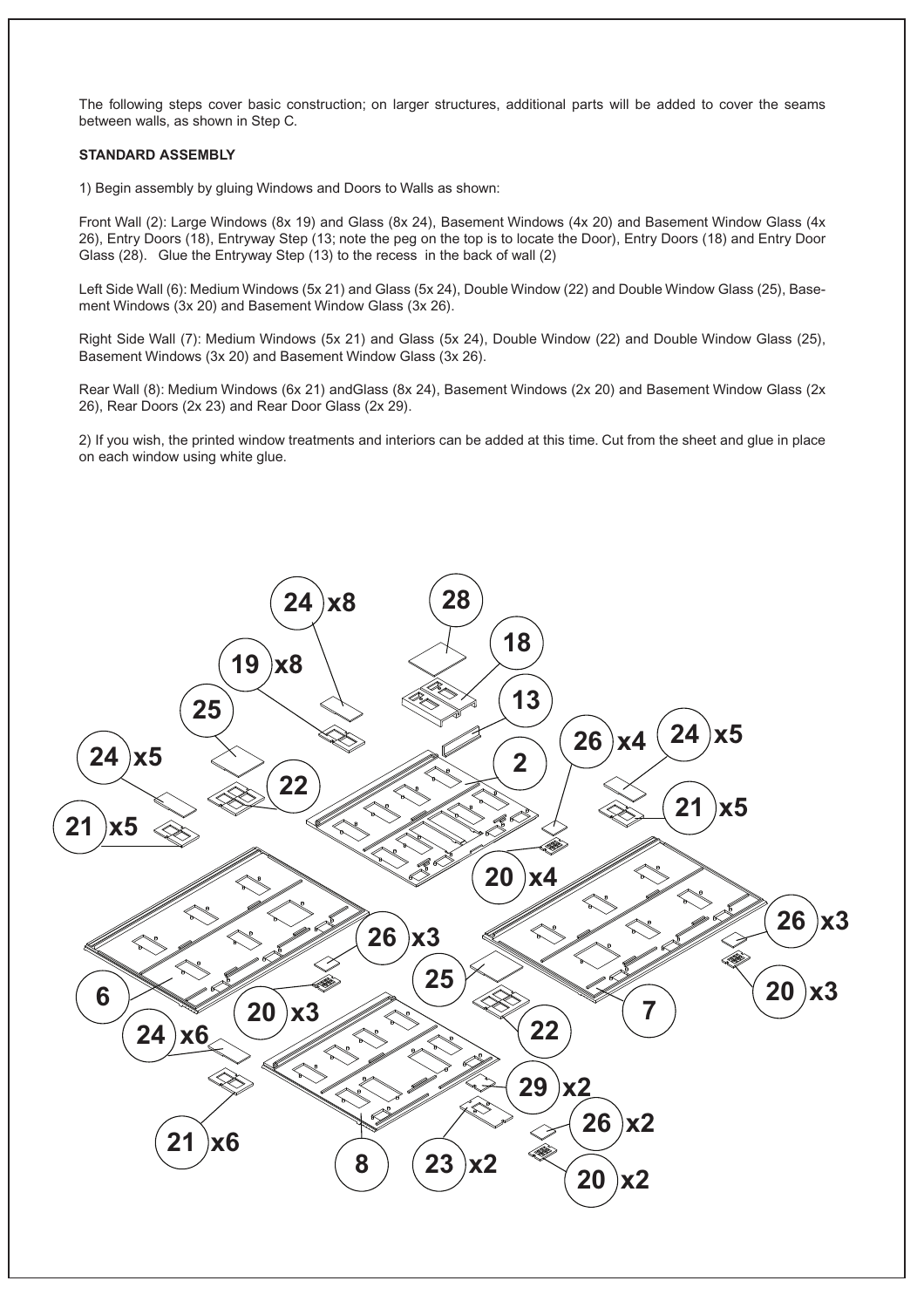3) NOTE: If desired, install optional floors (not provided) using raised ridges on walls before gluing Rear Wall in place. Using the raised ridges as a guide, glue Walls (2, 6, 7, 8) to Base (1) as shown.

4) Glue Roof Cornice (4) to Front Wall. Glue Corbels (2x 5) to Front Wall and Cornice. Glue Caps (3x 30) to Cornice assembly. Glue Decorative Columns (2x 3) to left and right of Front Wall as shown.

**5**

**4**

**3**

**12**

**2**

**30**

**5**

**7**

H

H

**8**

**6**

1

1

**3**

5) Glue Fire Wall (10) to Roof (9). Glue Large Chimney Walls (2x 15) to Small Chimney Walls (2x 16). Glue Chimney Cap (10) to Chimney Walls and glue completed Chimney to Roof as shown. Roof may be set in place to add lights or interior details (sold separately) or glued in place.

**1**

6) Glue Front Steps (12) to Front Wall entryway as shown. Glue Rear Steps (2x 14) to Rear Wall at each Door as shown. Glue Corner Downspouts (2x 31) to left and right corner of Rear Wall. Glue Double Downspout (32) in center of Rear Wall, with a scupper on either side of the Firewall.